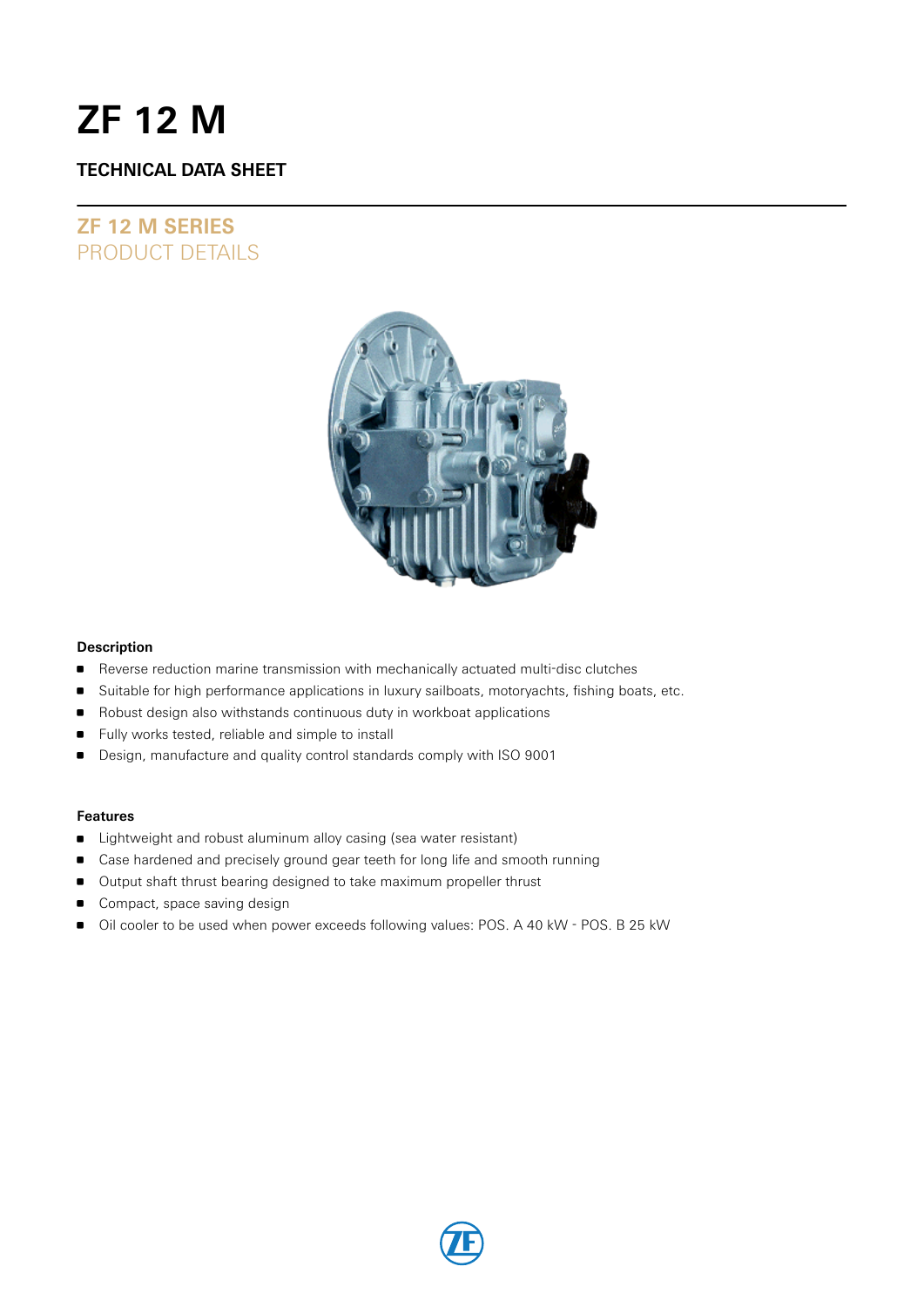## **RATINGS**

| Ratios                                 | Power Factor |               |        |          |          | Input Power Capacity |          |          | Max.     | Max. | Max. |            |
|----------------------------------------|--------------|---------------|--------|----------|----------|----------------------|----------|----------|----------|------|------|------------|
| 'A' Pos                                | 'B' Pos      | kW/RPM hp/RPM |        | kW       | hp       | kW                   | hp       | kW       | hp       | kW   | hp   | <b>RPM</b> |
| Pleasure Duty - Diesel <sup>12</sup>   |              |               |        | 2800 RPM |          | 3000 RPM             |          | 3600 RPM |          |      |      |            |
| 2.136                                  | .955         | 0.0131        | 0.0176 | 37       | 49       | 39                   | 53       | 47       | 63       | 55   | 73   | 5000       |
| 2.632                                  | .955         | 0.0111        | 0.0149 | 31       | 42       | 33                   | 45       | 40       | 54       | 55   | 73   | 5000       |
| Light Duty - Diesel <sup>12</sup>      |              |               |        |          | 2800 RPM |                      | 3000 RPM |          | 3600 RPM |      |      |            |
| 2.136                                  | .955         | 0.0118        | 0.0158 | 33       | 44       | 35                   | 47       | 42       | 57       | 50   | 67   | 5000       |
| 2.632                                  | .955         | 0.0099        | 0.0133 | 28       | 37       | 30                   | 40       | 36       | 48       | 50   | 67   | 5000       |
| Medium Duty - Diesel <sup>12</sup>     |              |               |        | 2100 RPM |          | 2500 RPM             |          | 2800 RPM |          |      |      |            |
| 2.136                                  | .955         | 0.0111        | 0.0149 | 23       | 31       | 28                   | 37       | 31       | 42       | 46   | 61   | 5000       |
| 2.632                                  | .955         | 0.0097        | 0.0130 | 20       | 27       | 24                   | 33       | 27       | 36       | 46   | 61   | 5000       |
| Continuous Duty - Diesel <sup>12</sup> |              |               |        | 1800 RPM |          | 2300 RPM             |          | 2600 RPM |          |      |      |            |
| 2.136                                  | .955         | 0.0105        | 0.0141 | 19       | 25       | 24                   | 32       | 27       | 37       | 40   | 53   | 5000       |
| 2.632                                  | .955         | 0.0094        | 0.0126 | 17       | 23       | 22                   | 29       | 24       | 33       | 40   | 53   | 5000       |

\* Special Order Ratio

'A' Pos: Continuous running position

'B' Pos: Reverse position

Footnotes:

 $12$  Reduced power capacity by the following shock factors: 1 cylinder engine  $\div$  1.25, 2 cylinder engine ÷ 1.20, 3 cylinder engine ÷ 1.15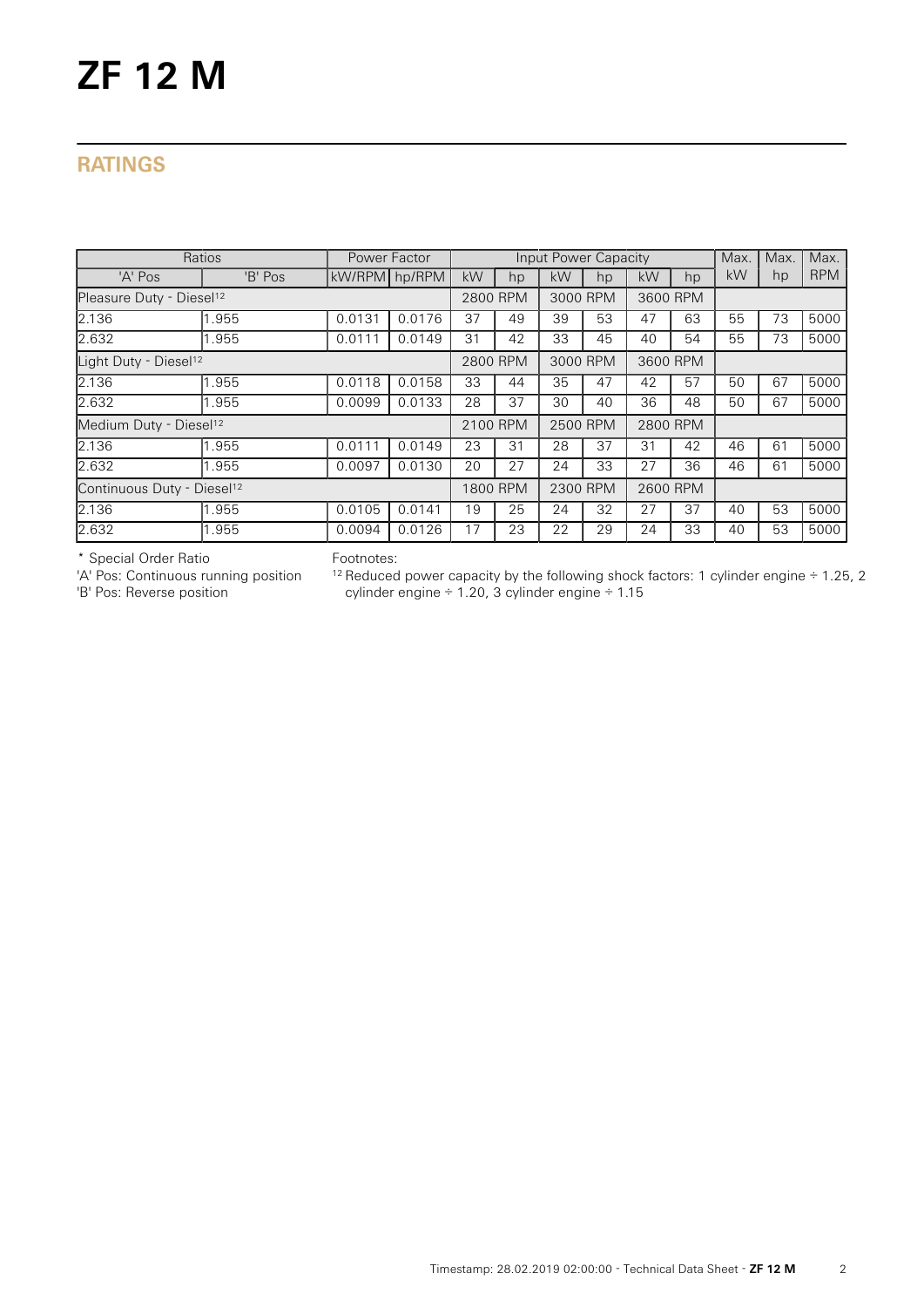# **ZF 12 M**

# **DIMENSIONS**



| $\sqrt{}$                                                             | B <sub>1</sub> | B <sub>2</sub>                          |  | H <sub>2</sub> |     |  |     |  |  |  |
|-----------------------------------------------------------------------|----------------|-----------------------------------------|--|----------------|-----|--|-----|--|--|--|
| Millimeter (mm)                                                       |                |                                         |  |                |     |  |     |  |  |  |
| 72.0                                                                  | 80.0           | 134.0<br>122.0<br>89.0<br>192.0<br>60.0 |  |                |     |  |     |  |  |  |
|                                                                       | lnch (in)      |                                         |  |                |     |  |     |  |  |  |
| 2.83                                                                  | 3.15           | 2.36<br>5.28<br>7.56<br>3.5<br>4.8      |  |                |     |  |     |  |  |  |
| Weight (kg)<br>Weight (lb)<br>Amount of Oil (qt)<br>Amount of Oil (I) |                |                                         |  |                |     |  |     |  |  |  |
| 13                                                                    |                | 29                                      |  |                | 0.6 |  | 0.6 |  |  |  |

# **BELL HOUSING DIMENSIONS**

| Name             | A                               |    | B                              |      | C            |      | L <sub>3</sub> |      | <b>Bolt Holes</b> |                 |      |  |
|------------------|---------------------------------|----|--------------------------------|------|--------------|------|----------------|------|-------------------|-----------------|------|--|
|                  |                                 |    |                                |      |              |      |                |      | No.               | <b>Diameter</b> |      |  |
|                  | mm                              | in | mm                             | in   | mm           | in   | mm             | in   |                   | mm              | in   |  |
| SAE 4            | 861.95 14.25 381.0              |    |                                | 15.0 | 403.23 15.88 |      | 33.0           | 1.3  | 12                | 10.32           | 0.41 |  |
| SAE 5            | 814.33 12.38 333.38 13.13 355.6 |    |                                |      |              | 14.0 |                |      | 8                 | 10.32           | 0.41 |  |
| SAE <sub>6</sub> | 266.7                           |    | 10.5 285.75 11.25 307.98 12.13 |      |              |      |                |      | 8                 | 10.32           | 0.41 |  |
| B/W              |                                 |    |                                |      |              |      | 15.0           | 0.59 |                   |                 |      |  |
| Yanmar JH        |                                 |    |                                |      |              |      |                |      |                   |                 |      |  |



# **OUTPUT FLANGE DIMENSIONS**

|       |      |    |                         |    |                         |      |      | <b>Bolt Holes</b> |              |      |  |
|-------|------|----|-------------------------|----|-------------------------|------|------|-------------------|--------------|------|--|
|       |      |    |                         |    |                         |      |      | No.               | Diameter (E) |      |  |
| mm    | ın   | mm | $\overline{\mathsf{I}}$ | mm | $\overline{\mathsf{I}}$ | mm   |      |                   | mm           |      |  |
| 102.0 | 4.02 |    | $82.5$   3.25   63.5    |    | 2.5                     | 10.0 | 0.39 |                   | 10.5         | 0.41 |  |